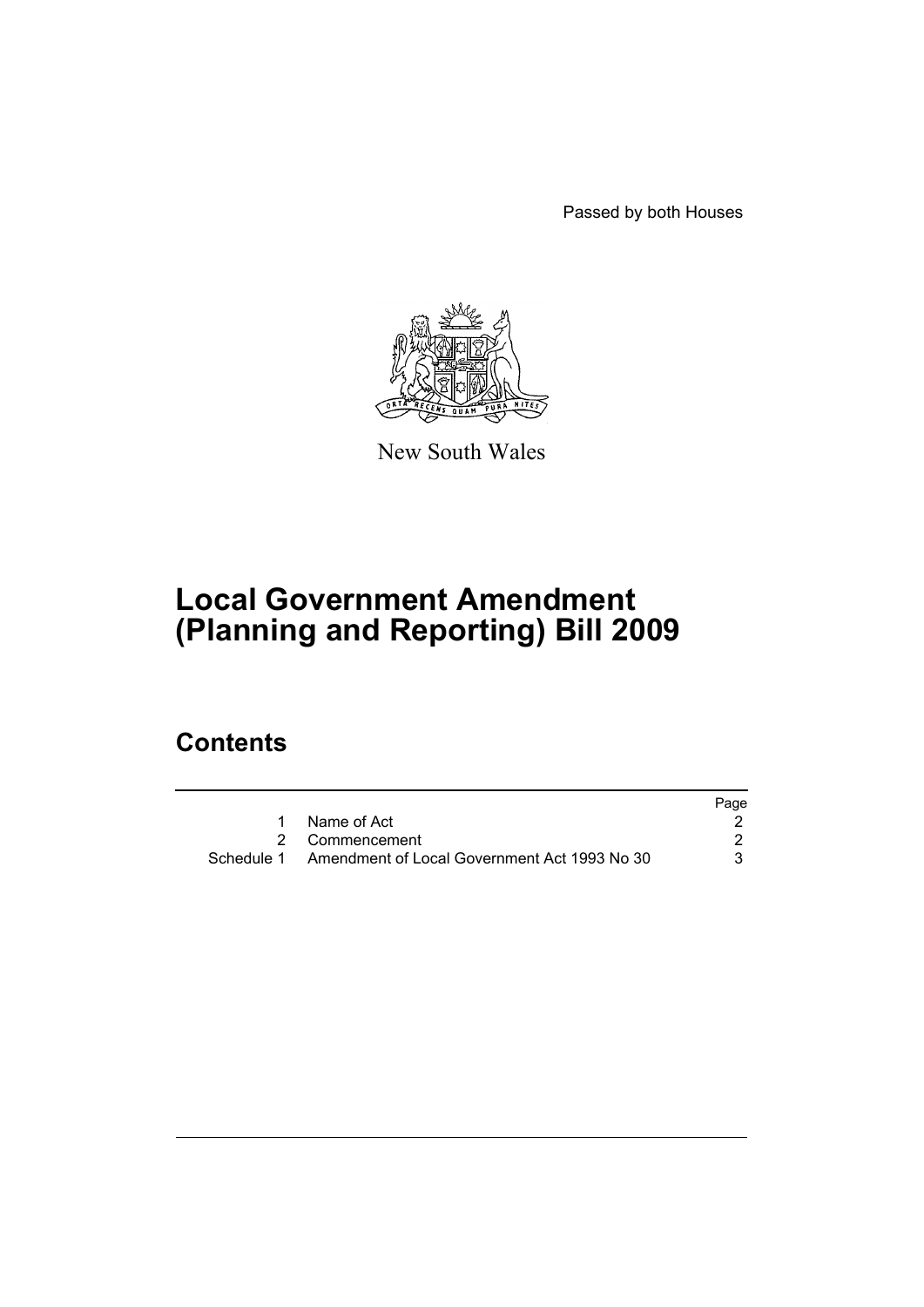*I certify that this public bill, which originated in the Legislative Assembly, has finally passed the Legislative Council and the Legislative Assembly of New South Wales.*

> *Clerk of the Legislative Assembly. Legislative Assembly, Sydney, , 2009*



New South Wales

# **Local Government Amendment (Planning and Reporting) Bill 2009**

Act No , 2009

An Act to amend the *Local Government Act 1993* to make further provision for strategic planning and reporting by councils; and for other purposes.

*I have examined this bill and find it to correspond in all respects with the bill as finally passed by both Houses.*

*Assistant Speaker of the Legislative Assembly.*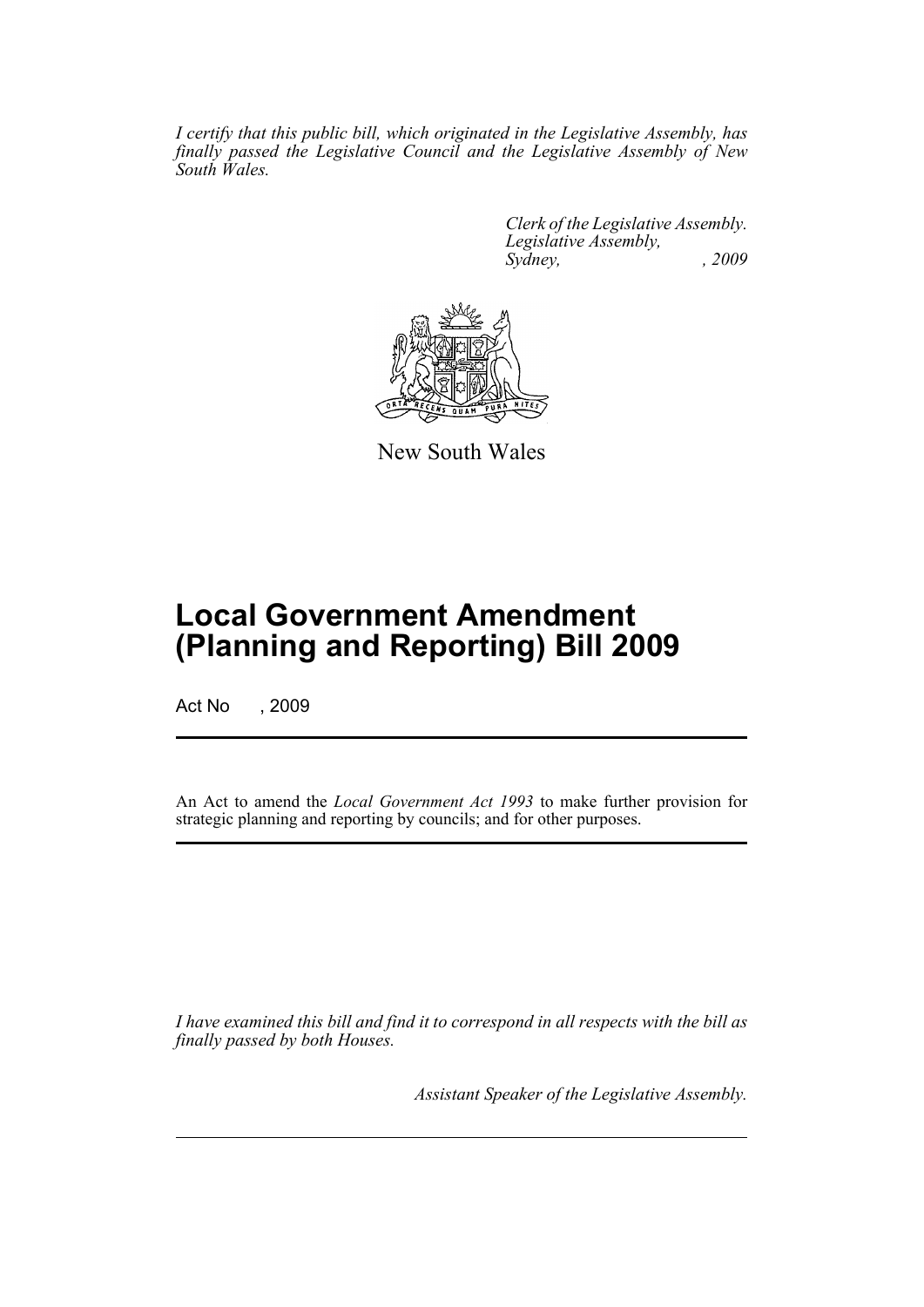## <span id="page-2-0"></span>**The Legislature of New South Wales enacts:**

## **1 Name of Act**

This Act is the *Local Government Amendment (Planning and Reporting) Act 2009*.

## <span id="page-2-1"></span>**2 Commencement**

This Act commences on the date of assent to this Act.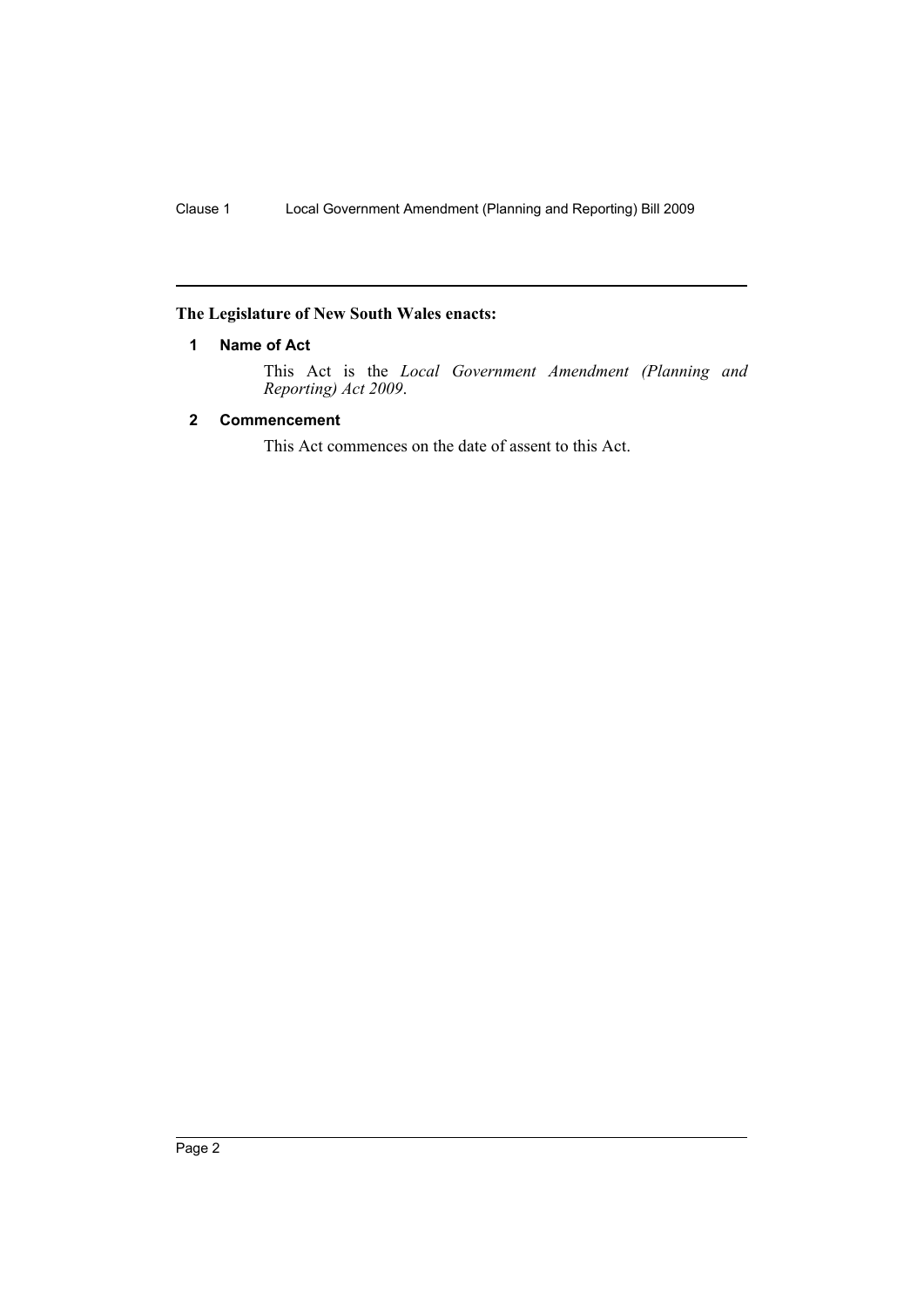Amendment of Local Government Act 1993 No 30 Schedule 1

## <span id="page-3-0"></span>**Schedule 1 Amendment of Local Government Act 1993 No 30**

### **[1] Section 8 The council's charter**

Omit the seventh bullet point paragraph from section 8 (1). Insert instead:

- to bear in mind that it is the custodian and trustee of public assets and to effectively plan for, account for and manage the assets for which it is responsible
- to engage in long-term strategic planning on behalf of the local community
- to exercise its functions in a manner that is consistent with and promotes social justice principles of equity, access, participation and rights

## **[2] Chapter 4 How can the community influence what a council does?**

Omit the third paragraph of the Introduction to the Chapter. Insert instead:

Apart from the provisions of this Chapter, members of the public may influence council decisions concerning matters such as the levels of rates and charges, the terms of community strategic plans, delivery programs and operational plans, the granting of development consents, etc (which are dealt with in later Chapters) by participating in council community engagement activities including by making submissions to the council and comments on or objections to proposals relating to those matters.

## **[3] Section 12 What information is publicly available?**

Omit the sixth bullet point paragraph from section 12 (1). Insert instead:

- community strategic plan
- delivery program and operational plan

## **[4] Section 232 What is the role of a councillor?**

Insert before the first bullet point paragraph of section 232 (1):

• to provide a civic leadership role in guiding the development of the community strategic plan for the area and to be responsible for monitoring the implementation of the council's delivery program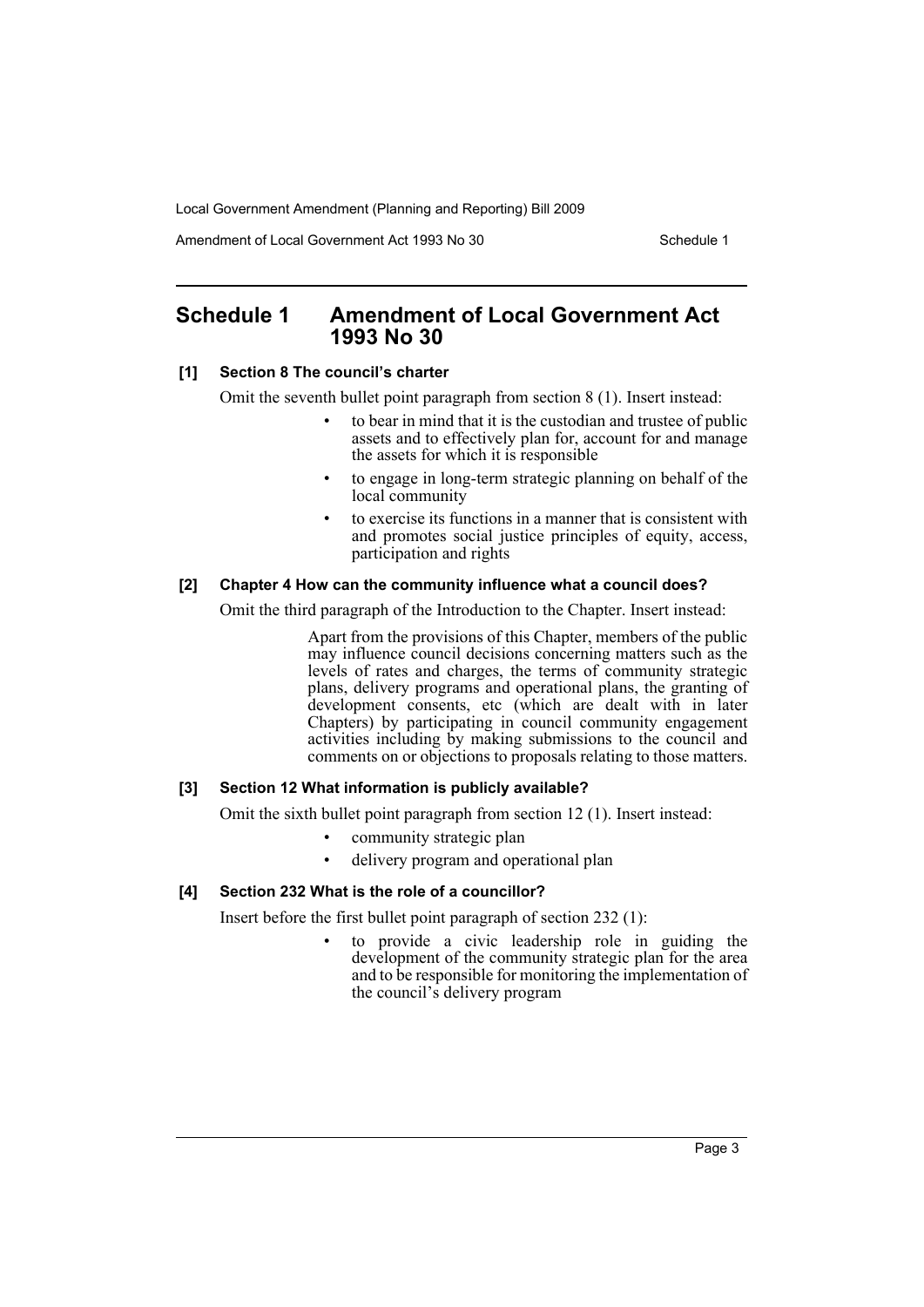Schedule 1 Amendment of Local Government Act 1993 No 30

## **[5] Section 232 (1)**

Omit the last bullet point paragraph. Insert instead:

to review the performance of the council and its delivery of services, and the delivery program and revenue policies of the council.

#### **[6] Section 335 Functions of general manager**

Insert before the first bullet point paragraph of section 335 (2):

• to assist the council in connection with the development and implementation of the community strategic plan and the council's resourcing strategy, delivery program and operational plan and the preparation of its annual report and state of the environment report

## **[7] Section 356 Can a council financially assist others?**

Omit "management plan" from section 356 (3) (b). Insert instead "operational plan".

#### **[8] Section 377 General power of the council to delegate**

Omit "a management plan under section 406" from section 377 (1) (j).

Insert instead "an operational plan under section 405".

#### **[9] Chapter 13 How are councils made accountable for their actions?**

Omit the Introduction to the Chapter. Insert instead:

**Introduction.** This Chapter sets out the mechanisms by which a council is made accountable for its actions.

Each local government area must have a community strategic plan developed by the council for the future of the local community covering a period of at least 10 years. To support the community strategic plan, a council must have a long-term resourcing strategy that includes long-term financial planning, workforce management planning and asset management planning.

Councils have a custodial role in developing and monitoring the community strategic plan for the local government area on behalf of their communities. Achieving the strategic objectives in the community strategic plan may involve other partners including State government agencies, non-government organisations and other community groups and individuals.

A council must have a delivery program that details the principal activities to be undertaken by the council in order to achieve the objectives established by the community strategic plan that it is responsible for. A council must establish a new delivery program after each ordinary election.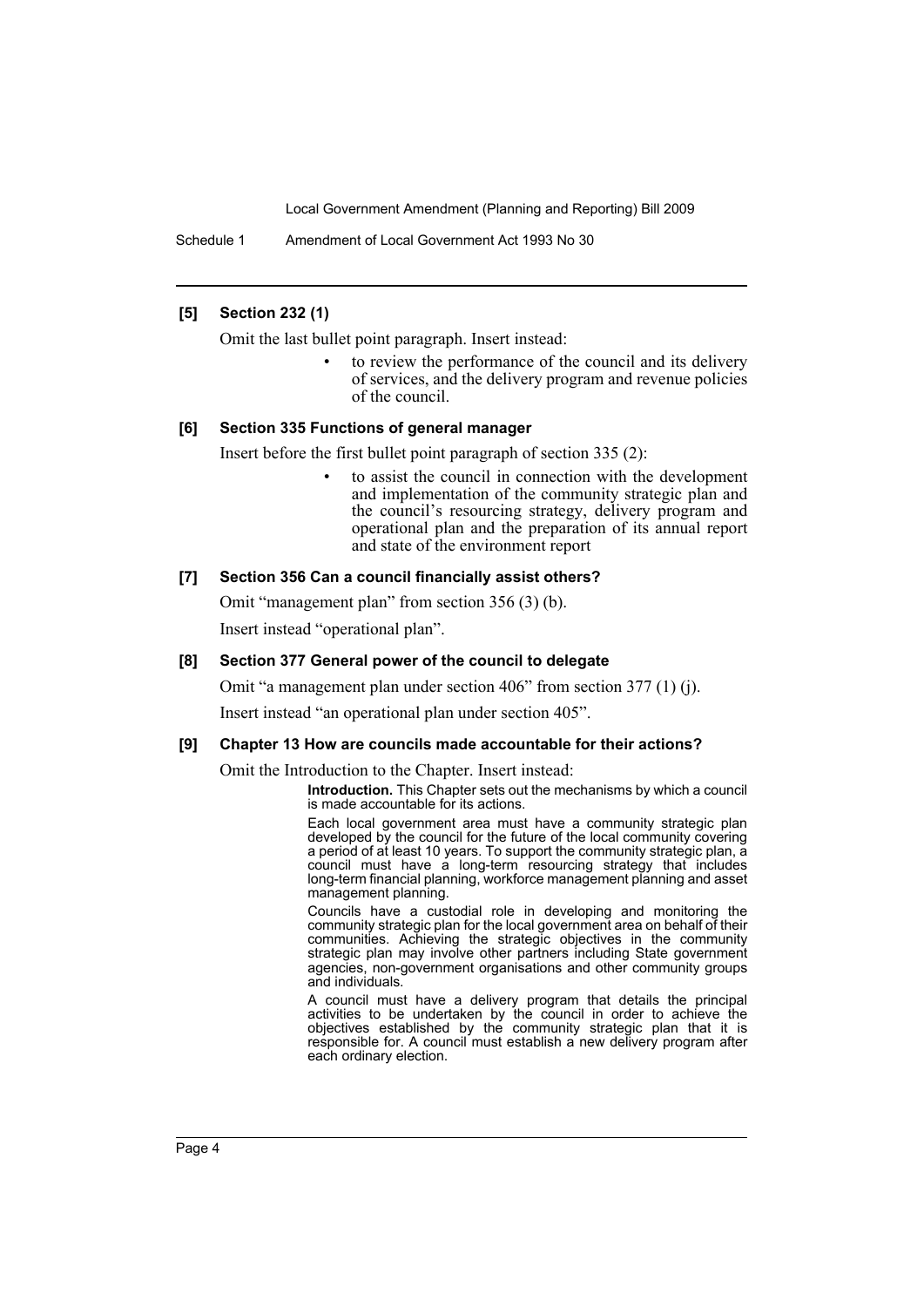Amendment of Local Government Act 1993 No 30 Schedule 1

Before the beginning of each year a council must adopt an operational plan that includes a statement of the council's revenue policy and the activities to be engaged in by the council during the year. Public notice is to be given by the council of its operational plan.

A council is required to have 2 funds (a consolidated fund and a trust fund). It must keep proper accounts, which are to be audited annually.

Each year a council is required to prepare an annual report to its community on its work and activities.

Councils are directly accountable to the residents and ratepayers in their local government area. The Minister has a supervisory role in relation to councils. The Minister and the Director-General are able to request further information from councils, and the Director-General is able to authorise persons to investigate and report on matters connected with a council's work and activities and to direct a council to act on any recommendations contained in such a report.

Members of the general public are entitled to inspect a wide range of council documents (see section 12). Members of the general public are also entitled, under the *Freedom of Information Act* 1989, to be given access to certain other documents held by a council. They are also entitled to require the correction of certain kinds of information in the event that the information is incomplete, incorrect, out of date or misleading.

#### **[10] Chapter 13 How are councils made accountable for their actions?**

Omit Part 2 of Chapter 13. Insert instead:

## **Part 2 Strategic planning**

## **402 Community strategic plan**

- (1) Each local government area must have a community strategic plan that has been developed and endorsed by the council. A community strategic plan is a plan that identifies the main priorities and aspirations for the future of the local government area covering a period of at least 10 years from when the plan is endorsed.
- (2) A community strategic plan is to establish strategic objectives together with strategies for achieving those objectives.
- (3) The council must ensure that the community strategic plan:
	- (a) addresses civic leadership, social, environmental and economic issues in an integrated manner, and
	- (b) is based on social justice principles of equity, access, participation and rights, and
	- (c) is adequately informed by relevant information relating to civic leadership, social, environmental and economic issues, and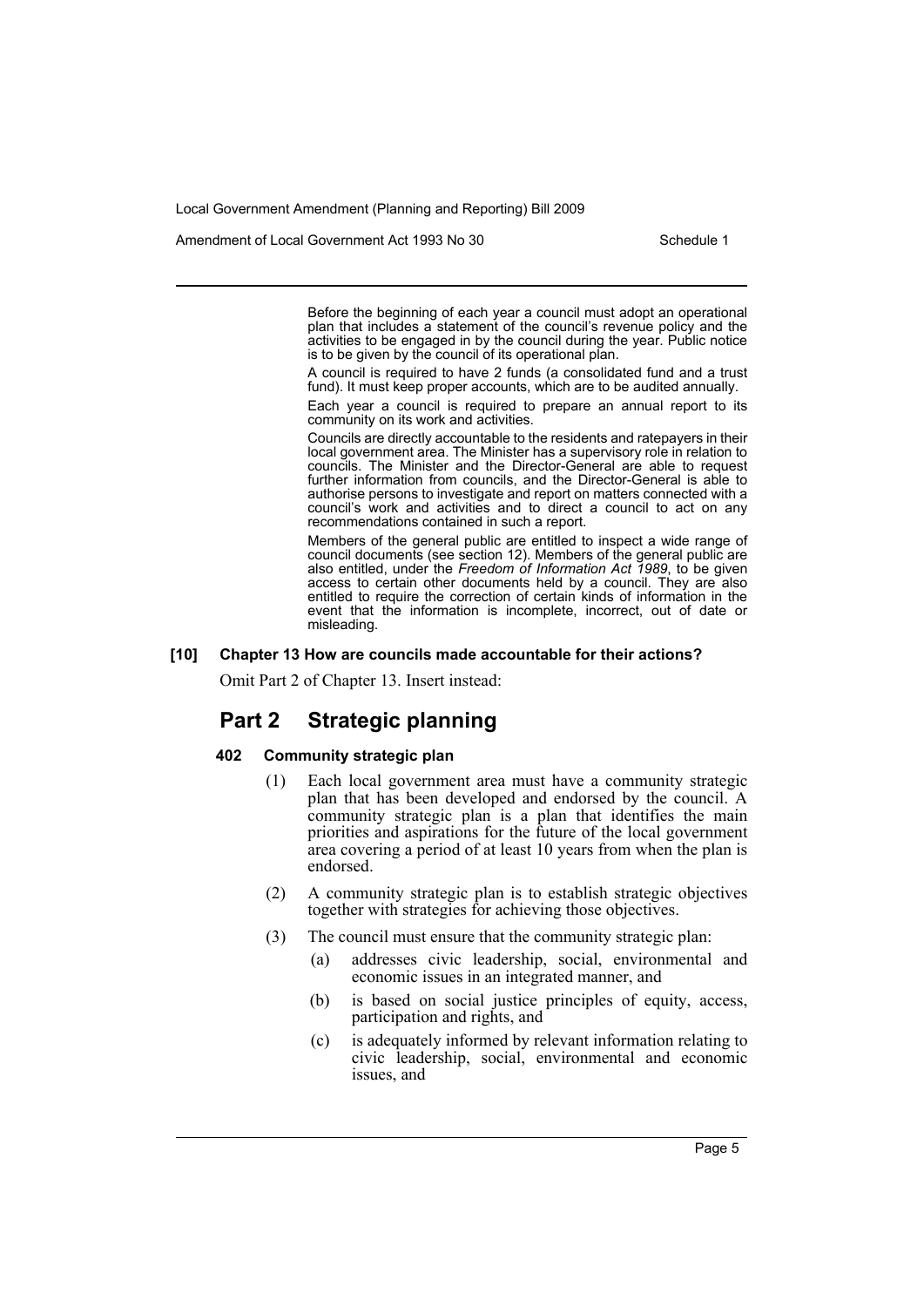- (d) is developed having due regard to the State government's State Plan and other relevant State and regional plans of the State government.
- (4) The council must establish and implement a strategy (its *community engagement strategy*), based on social justice principles, for engagement with the local community when developing the community strategic plan.
- (5) Following an ordinary election of councillors, the council must review the community strategic plan before 30 June following the election. The council may endorse the existing plan, endorse amendments to the existing plan or develop and endorse a new community strategic plan, as appropriate to ensure that the area has a community strategic plan covering at least the next 10 years.
- (6) A draft community strategic plan or amendment of a community strategic plan must be placed on public exhibition for a period of at least 28 days and submissions received by the council must be considered by the council before the plan or amendment is endorsed by the council.
- (7) Within 28 days after a community strategic plan is endorsed, the council must post a copy of the plan on the council's website and provide a copy to the Director-General. A copy of a community strategic plan may be provided to the Director-General by notifying the Minister of the appropriate URL link to access the plan on the council's website.

#### **403 Resourcing strategy**

- (1) A council must have a long-term strategy (called its *resourcing strategy*) for the provision of the resources required to implement the strategies established by the community strategic plan that the council is responsible for.
- (2) The resourcing strategy is to include long-term financial planning, workforce management planning and asset management planning.

## **404 Delivery program**

- (1) A council must have a program (its *delivery program*) detailing the principal activities to be undertaken by the council to implement the strategies established by the community strategic plan within the resources available under the resourcing strategy.
- (2) The delivery program must include a method of assessment to determine the effectiveness of each principal activity detailed in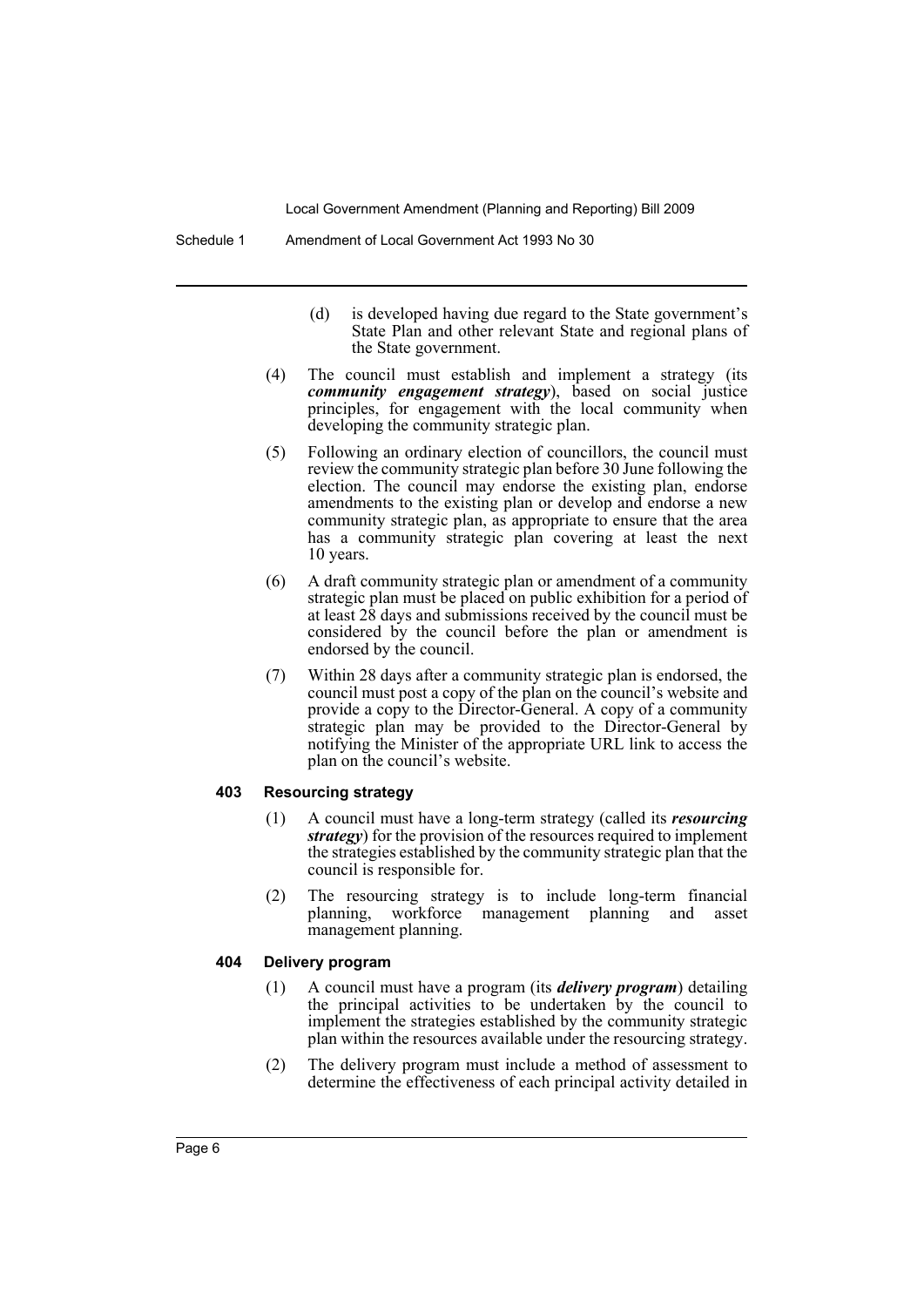Amendment of Local Government Act 1993 No 30 Schedule 1

the delivery program in implementing the strategies and achieving the strategic objectives at which the principal activity is directed.

- (3) The council must establish a new delivery program after each ordinary election of councillors to cover the principal activities of the council for the 4-year period commencing on 1 July following the election.
- (4) A draft delivery program must be placed on public exhibition for a period of at least 28 days and submissions received by the council must be considered by the council before the delivery program is adopted by the council.
- (5) The general manager must ensure that regular progress reports are provided to the council reporting as to its progress with respect to the principal activities detailed in its delivery program. Progress reports must be provided at least every 6 months.

## **405 Operational plan**

- (1) A council must have a plan (its *operational plan*) that is adopted before the beginning of each year and details the activities to be engaged in by the council during the year as part of the delivery program covering that year.
- (2) An operational plan must include a statement of the council's revenue policy for the year covered by the operational plan. The statement of revenue policy must include the statements and particulars required by the regulations.
- (3) A council must prepare a draft operational plan and give public notice of the draft indicating that submissions may be made to the council at any time during the period (not less than 28 days) that the draft is to be on public exhibition. The council must publicly exhibit the draft operational plan in accordance with the notice.
- (4) During the period of public exhibition, the council must have for inspection at its office (and at such other places as it may determine) a map that shows those parts of its area to which each category and sub-category of the ordinary rate and each special rate included in the draft operational plan applies.
- (5) In deciding on the final operational plan to be adopted, a council must consider any submissions that have been made concerning the draft plan.
- (6) The council must post a copy of its operational plan on the council's website within 28 days after the plan is adopted.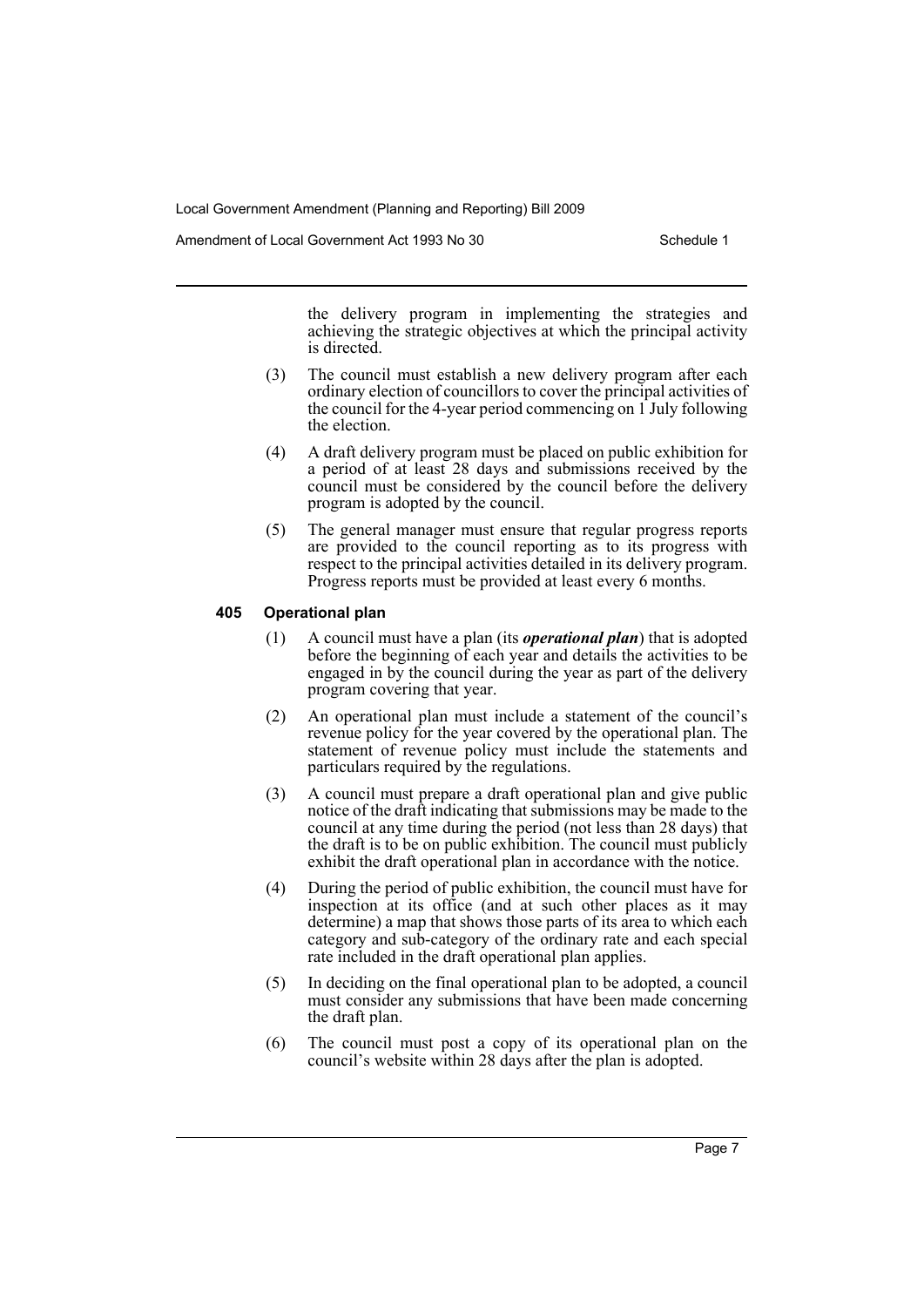#### **406 Integrated planning and reporting guidelines**

- (1) The Director-General is to establish integrated planning and reporting guidelines (referred to in this Chapter as *the guidelines*) for the purposes of this Chapter.
- (2) The guidelines can impose requirements in connection with the preparation, development and review of, and the contents of, the community strategic plan, resourcing strategy, delivery program, operational plan, community engagement strategy, annual report and state of the environment report of a council.
- (3) In particular (but without limiting subsection (2)), the guidelines can impose requirements in relation to any of the following:
	- (a) the procedures to be followed in the preparation, development or review of plans, strategies, programs and reports,
	- (b) the matters to be addressed or provided for by plans, strategies, programs and reports,
	- (c) requirements for consultation in connection with the preparation, development or review of plans, strategies and programs,
	- (d) the matters to be taken into account or to which regard is to be had in connection with the preparation, development or review of plans, strategies, programs and reports.
- (4) A council must ensure that the requirements of the guidelines are complied with.
- (5) The guidelines can include other material for the guidance of councils in connection with the plans, strategies, programs and reports to which this section applies.
- (6) The Director-General may review and amend the guidelines from time to time.
- (7) The guidelines and any amendment of the guidelines must be posted on the Department's website and notified in writing to each council by the Director-General.

#### **[11] Section 410 Alternative use of money raised by special rates or charges**

Omit "management plan" from section 410 (2) wherever occurring. Insert instead "operational plan".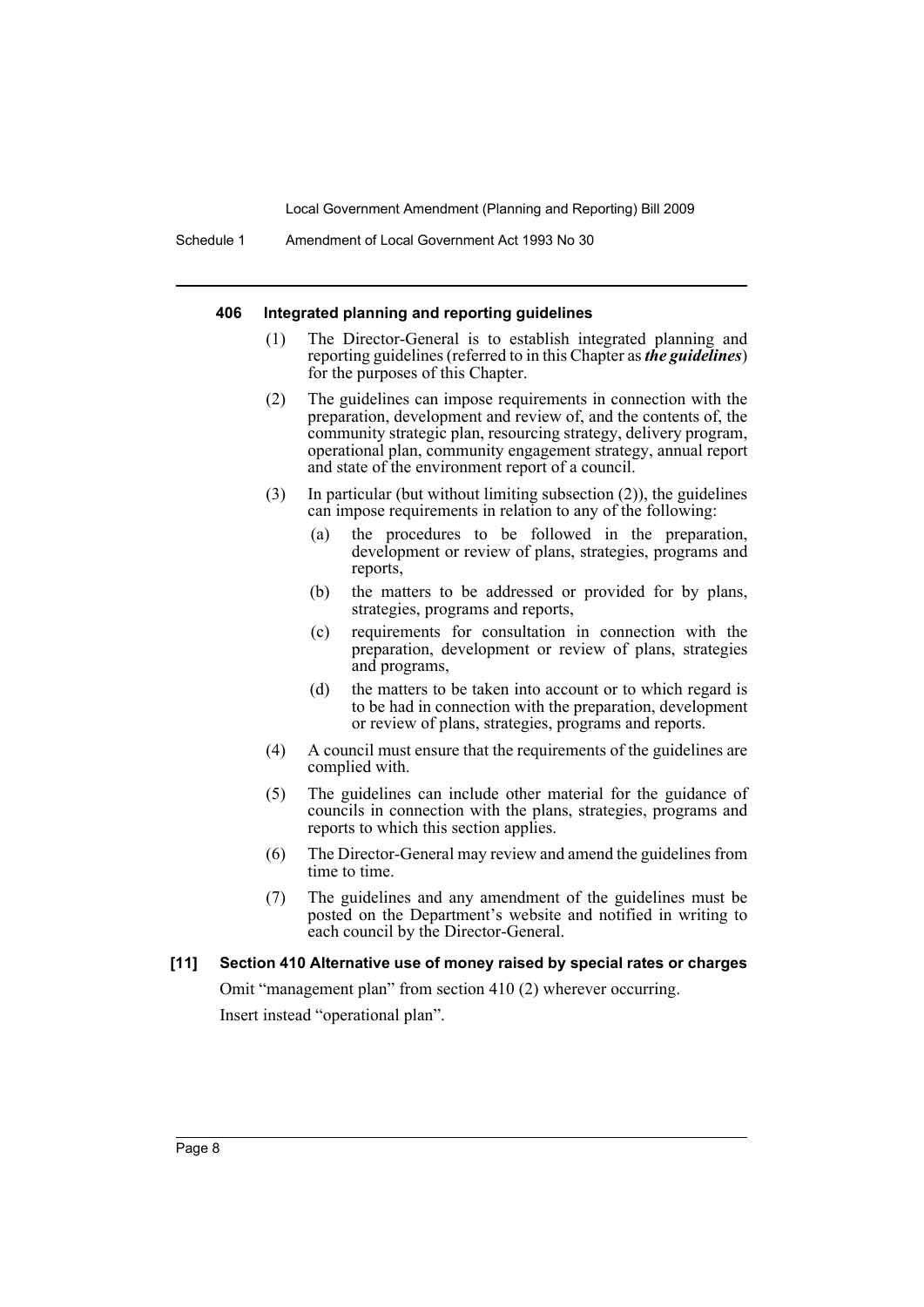Amendment of Local Government Act 1993 No 30 Schedule 1

## **[12] Sections 428 and 428A**

Omit section 428. Insert instead:

#### **428 Annual reports**

- (1) Within 5 months after the end of each year, a council must prepare a report (its *annual report*) for that year reporting as to its achievements in implementing its delivery program and the effectiveness of the principal activities undertaken in achieving the objectives at which those principal activities are directed.
- (2) The annual report in the year in which an ordinary election of councillors is to be held must also report as to the council's achievements in implementing the community strategic plan over the previous 4 years.
- (3) An annual report must be prepared in accordance with the guidelines under section 406.
- (4) An annual report must contain the following:
	- (a) a copy of the council's audited financial reports prepared in accordance with the *Local Government Code of Accounting Practice and Financial Reporting* published by the Department, as in force from time to time,
	- (b) such other information as the regulations or the guidelines under section 406 may require.
- (5) A copy of the council's annual report must be posted on the council's website and provided to the Minister and such other persons and bodies as the regulations may require. A copy of a council's annual report may be provided to the Minister by notifying the Minister of the appropriate URL link to access the report on the council's website.

#### **428A State of the environment reports**

- (1) The annual report of a council in the year in which an ordinary election of councillors is to be held must include a report (a *state of the environment report*) as to the state of the environment in the local government area in relation to such environmental issues as may be relevant to the objectives for the environment established by the community strategic plan (the *environmental objectives*).
- (2) A state of the environment report must be prepared in accordance with the guidelines under section 406.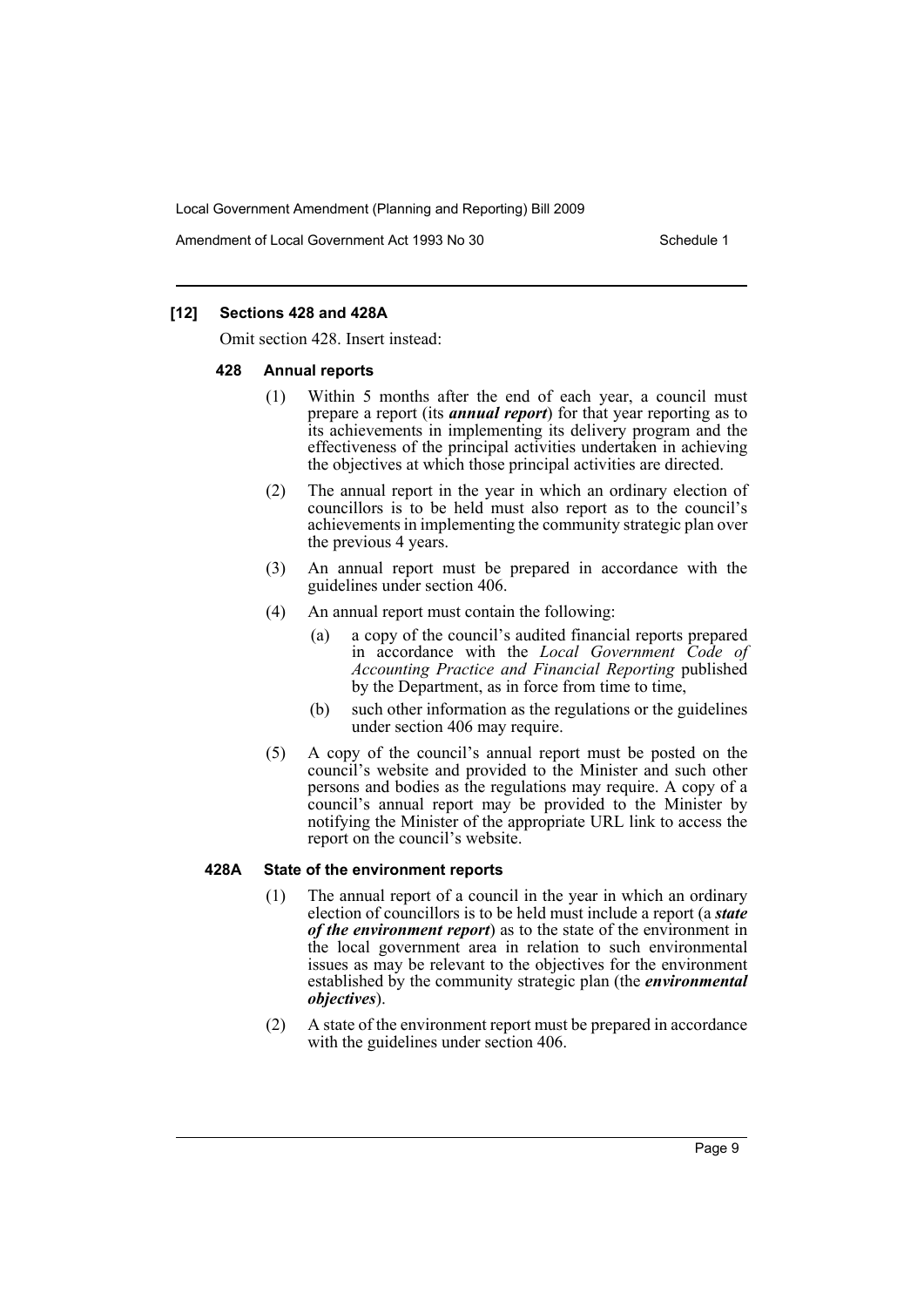- (3) The state of the environment report is to:
	- (a) establish relevant environmental indicators for each environmental objective, and
	- (b) report on, and update trends in, each such environmental indicator, and
	- (c) identify all major environmental impacts (being events and activities that have a major impact on environmental objectives).
- (4) A state of the environment report for a council's area may be prepared as part of and for the purposes of a state of the environment report for a larger area (such as a region or a catchment management area) and a report for the larger area that includes the required information in respect of the council's area may be included in the council's annual report as the council's state of the environment report.

#### **[13] Section 532**

Omit the section. Insert instead:

### **532 Publication of draft operational plan**

A council must not make a rate or charge until it has given public notice (in accordance with section 405) of its draft operational plan for the year for which the rate or charge is to be made and has considered any matters concerning the draft operational plan (in accordance with that section).

#### **[14] Chapter 15, Part 4 Making of rates and charges**

Omit from the chart at the end of the Part:

| Council prepares draft management plan which<br>includes the council's revenue policy for the next<br>year | ss 402, 404              |
|------------------------------------------------------------------------------------------------------------|--------------------------|
| Council publicly exhibits draft management plan                                                            | $s\,405(1)$              |
| Public notice of draft management plan for not less<br>than 28 days                                        | $ss 405 (2)$ ,<br>532    |
| Council considers submissions concerning draft<br>management plan                                          | $ss 406(2)$ ,<br>706 (2) |
| Council adopts management plan                                                                             | s 406                    |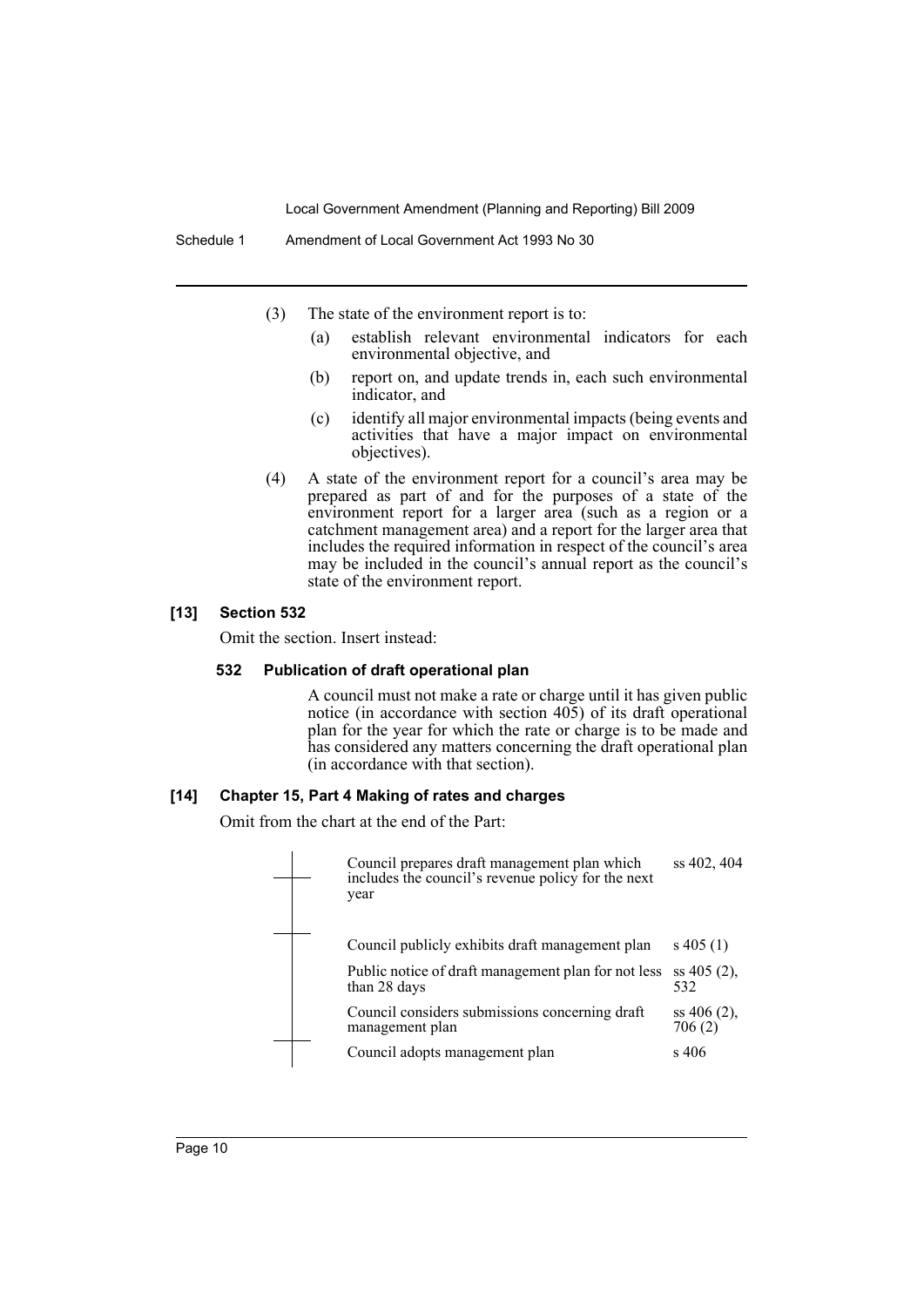Insert instead:



## **[15] Section 574 Appeal on question of whether land is rateable or subject to a charge**

Omit "management plan" from the note to the section.

Insert instead "operational plan".

### **[16] Section 610B Fees to be determined in accordance with pricing methodologies**

Omit "management plan" wherever occurring. Insert instead "operational plan".

## **[17] Section 610F Public notice of fees**

Omit "management plan" wherever occurring. Insert instead "operational plan".

## **[18] Schedule 6 Regulations**

Omit "The form and content of management plans" from the examples under clause 18.

Insert instead "The form and content of community strategic plans, resourcing strategies, delivery programs and operational plans".

#### **[19] Schedule 8 Savings, transitional and other provisions consequent on the enactment of other Acts**

Insert at the end of clause 1 (1):

*Local Government Amendment (Planning and Reporting) Act 2009*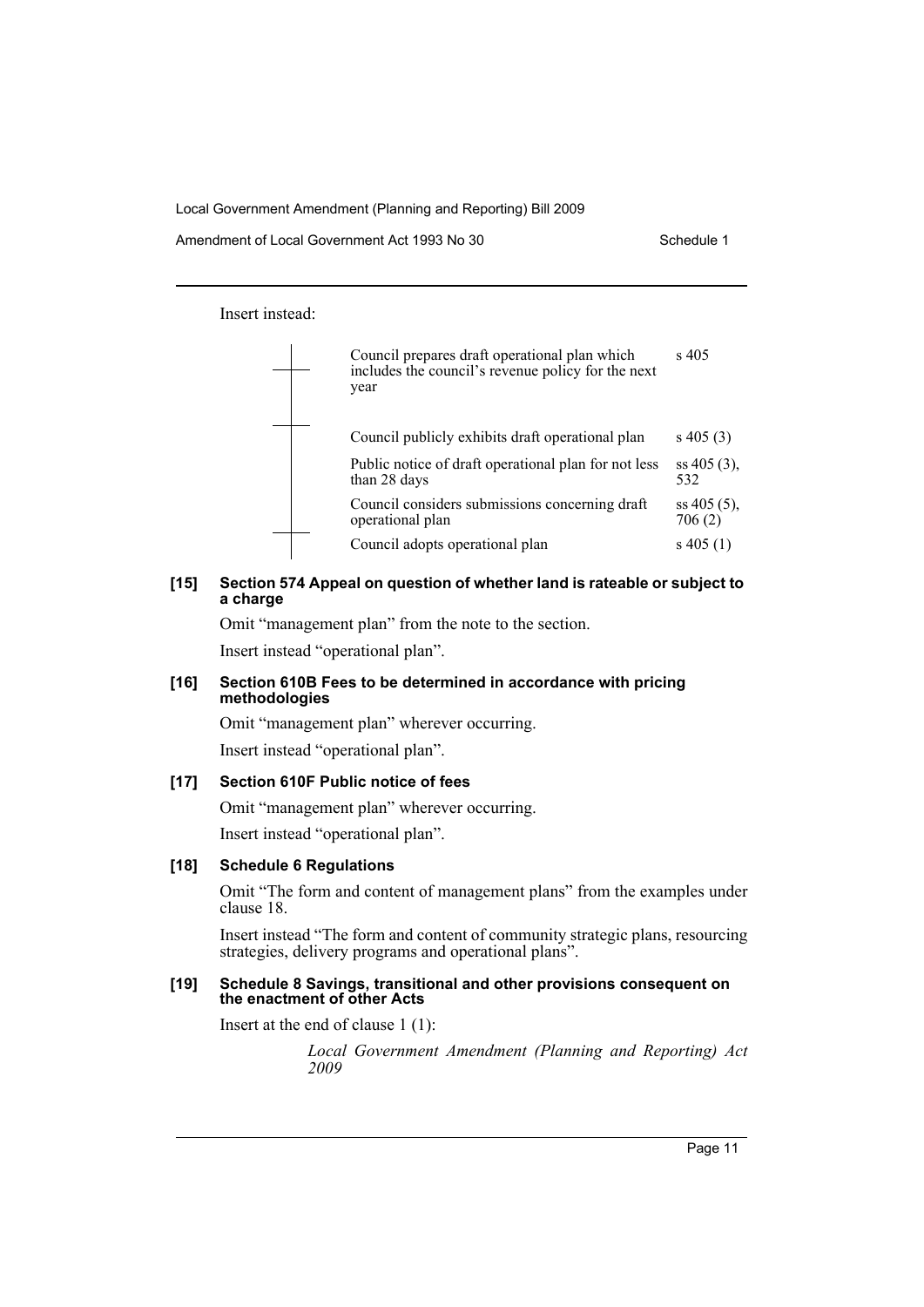Schedule 1 Amendment of Local Government Act 1993 No 30

#### **[20] Schedule 8**

Insert at the end of the Schedule with appropriate Part and clause numbering:

## **Part Provisions consequent on enactment of Local Government Amendment (Planning and Reporting) Act 2009**

#### **Definitions**

In this Part:

*existing annual report provisions* means section 428 as in force immediately before the substitution of that section by the 2009 amending Act.

*existing management plan provisions* means the provisions of Part 2 of Chapter 13 as in force immediately before the substitution of that Part by the 2009 amending Act.

*new annual report provisions* means sections 428 and 428A as substituted and inserted by the 2009 amending Act.

*new strategic planning provisions* means the provisions of Part 2 of Chapter 13 as substituted by the 2009 amending Act.

*2009 amending Act* means the *Local Government Amendment (Planning and Reporting) Act 2009*.

#### **Phasing in of new strategic planning provisions**

- (1) A council must comply with the new strategic planning provisions in accordance with the following timetable:
	- (a) a council in group 1 must endorse a community strategic plan and adopt a resourcing strategy, delivery program and first operational plan by 30 June 2010,
	- (b) a council in group 2 must endorse a community strategic plan and adopt a resourcing strategy, delivery program and first operational plan by 30 June 2011,
	- (c) a council in group 3 must endorse a community strategic plan and adopt a resourcing strategy, delivery program and first operational plan by 30 June 2012 or a later date determined by the Minister under subclause (3).
- (2) The Minister may by order published in the Gazette place a council in group  $\tilde{1}$ ,  $2$  or  $3$  for the purposes of this clause.
- (3) The Minister may by order published in the Gazette determine a later date for the purposes of subclause (1) (c).